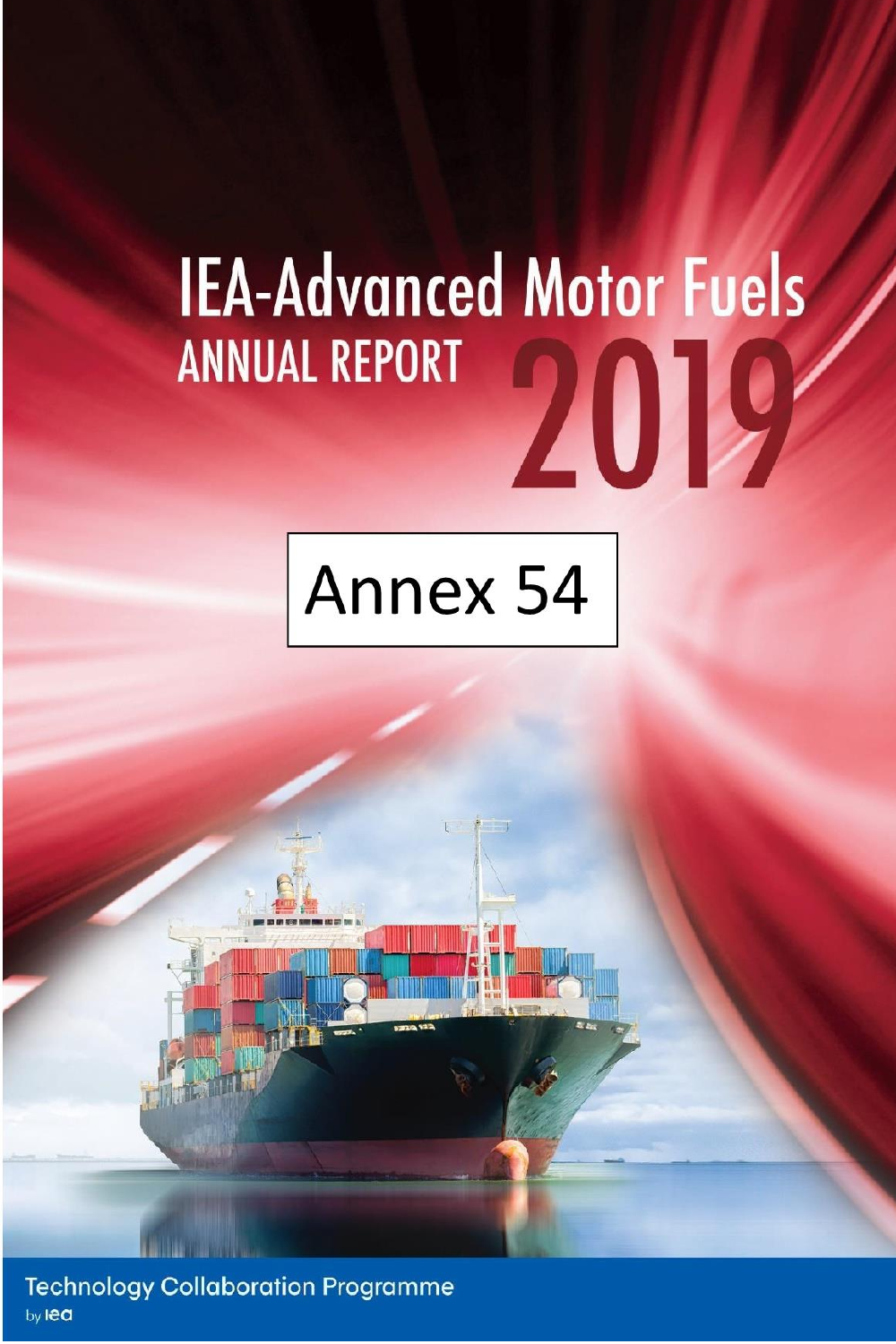#### **Annex 54: Gasoline Direct Injection Engines and Alcohol Fuels**

| <b>Project Duration</b>                    | April 2016 - April 2019                                                                                                                        |
|--------------------------------------------|------------------------------------------------------------------------------------------------------------------------------------------------|
| <b>Participants</b><br><b>Task Sharing</b> | Canada, Germany, Israel, Switzerland, United States                                                                                            |
| <b>Cost Sharing</b>                        | No cost sharing                                                                                                                                |
| <b>Total Budget</b>                        | $~\sim$ €350,000 ( $~\sim$ \$400,000 US)                                                                                                       |
| <b>Operating Agent</b>                     | Debbie Rosenblatt<br>Emissions Research and Measurement Section<br>Environment and Climate Change Canada<br>Email: Debbie.Rosenblatt@Canada.ca |

#### *Purpose, Objectives, and Key Questions*

Under certain conditions, gasoline direct injection (GDI) may increase particle emissions in comparison to port fuel injection (PFI) engine technologies. Both gasoline particulate filters (GPFs) and alcohol fuel blends, such as E85, have shown the potential to reduce particulate matter (PM) emissions from GDI vehicles.

The objective of Annex 54 was to determine the impacts of alcohol fuels on emissions from GDI engines. In addition to information on combustion processes, the annex focused on gaseous and PM emissions, along with the potential for secondary organic aerosol (SOA) and genotoxic formation. The fuels investigated included ethanol blends (E10 to E85, and E100), methanol blends (M56), and butanol blends. The impact of GPFs and start-stop operation on emissions from GDI vehicles was also investigated.

#### *Activities*

Experiments were carried out at the Emissions Research and Measurement Section of Environment and Climate Change Canada.<sup>1</sup> Two light-duty vehicles—one GDI, with and without GPF, and one PFI—were tested on a chassis dynamometer with low-level ethanol blends at 25°C and −7°C.

 $\overline{a}$ Araji, F. and Stokes, J., "Evaluation of Emissions from Light Duty Trucks with and without the Use of a Gasoline Particulate Filter," SAE Technical Paper 2019-01-0971, 2019.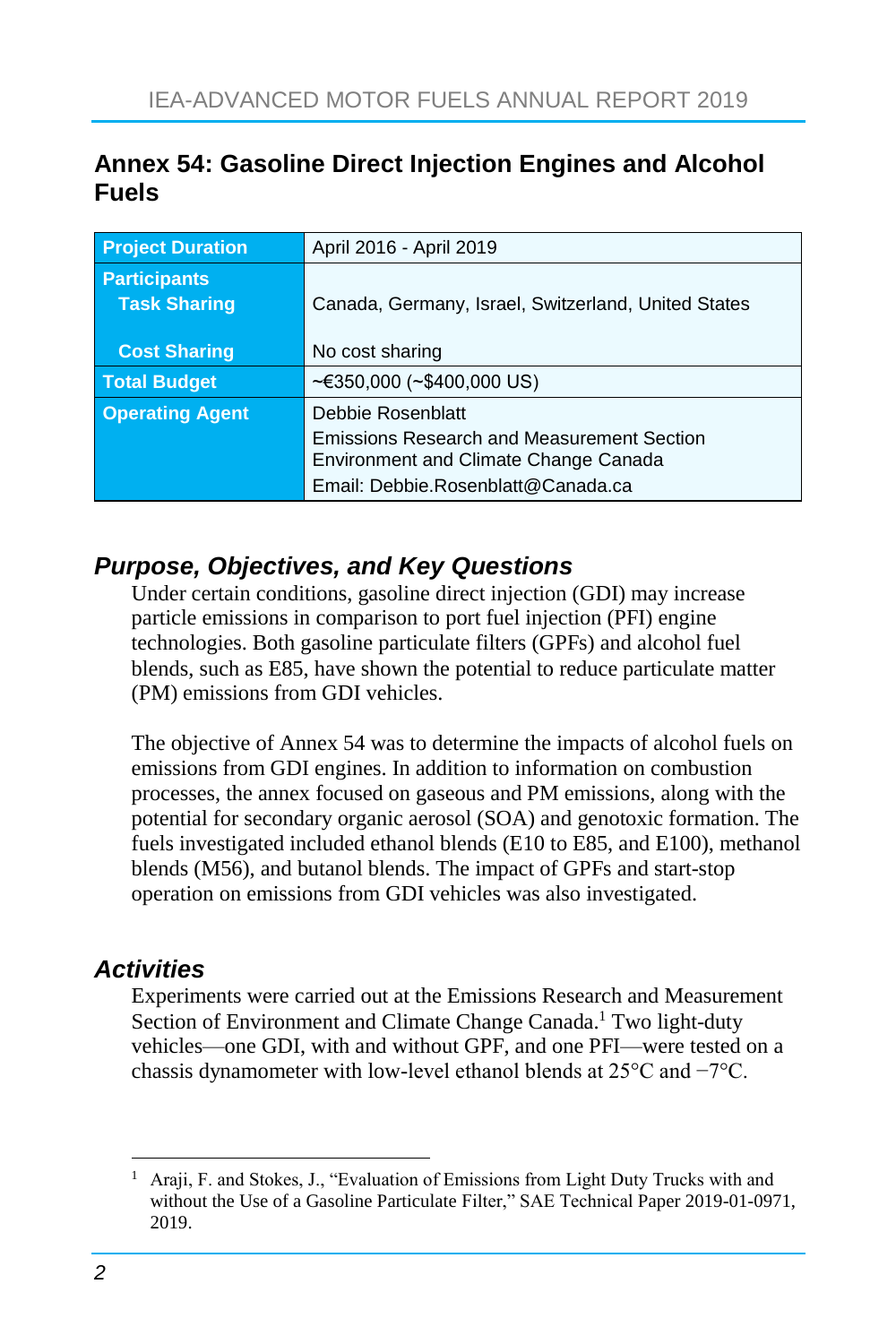Studies conducted at the Institute of Engineering Thermodynamics (LTT) Friedrich-Alexander-Universität Erlangen-Nürnberg (FAU) in Germany provided fundamental investigations of mixture formation and soot formation in an optically accessible GDI engine using laser-based diagnostics. Further characterizations of PM were conducted in the exhaust gas duct of a metal GDI engine. E20, E85 fuel blends and other model fuel mixtures (iso-octane and toluene) and butanol mixtures (Bu20) were studied.

Research conducted under an Israeli-European cooperation between the Technion–Israel Institute of Technology and the Joint Research Centre of the European Commission (JRC) was commissioned by the Ministry of Energy, State of Israel. Emissions tests were conducted with three vehicles, two GDI and one PFI, fueled with gasoline, methanol (M56), and E85.

Switzerland's contribution was provided by the following organizations: Paul Scherrer Institute; University of Applied Sciences Northwestern Switzerland; University of Applied Sciences Bern; and Swiss Federal Laboratories for Materials Science & Technology (Empa).

GDI vehicles, some equipped with GPFs, were tested with ethanol blends (E0, E10, E85) and butanol blends (E10/Bu15 and Bu30). Testing in a smog chamber allowed for a comparison of PM and the genotoxic potential and the SOA formation potential of GDI and diesel vehicles.<sup>2,3</sup>

Through the U.S. Department of Energy's Oak Ridge National Laboratory, a light-duty vehicle equipped with a GDI engine and start-stop operation was tested. Three fuels were evaluated: E0, E21, and iso-butanol  $(iBu12)<sup>4</sup>$ 

Although Chile was not formally a participant in this annex, relevant findings from studies led by the Centro Mario Molina (CMMCh) were included as supporting information. 5

 $\overline{a}$ <sup>2</sup> EmGasCars, Research of Nanoparticles and of Non-Legislated Emissions from GDI Cars in the Primary Emissions and Secondary Gas and Particle Formation from Vehicles Using Bioethanol Mixtures.

<sup>3</sup> Comte, P., et al., "GASOMEP: Current Status and New Concepts of Gasoline Vehicle Emission Control for Organic, Metallic and Particulate Non-Legislative Pollutants," Final Scientific Report of the CCEM-Mobility Project 807.

<sup>4</sup> Storey, J., et al., "Characterization of GDI PM during Vehicle Start-Stop Operation," SAE Technical Paper 2019-01-0050, 2019, https://doi.org/10.4271/2019-01-0050.

<sup>5</sup> Gramsch, E., et al., 2018, "Variability in the Primary Emissions and Secondary Gas and Particle Formation from Vehicles Using Bioethanol Mixtures," *Journal of the Air & Waste Management Association*, 68:4, 329-346, DOI: 10.1080/10962247.2017.1386600.